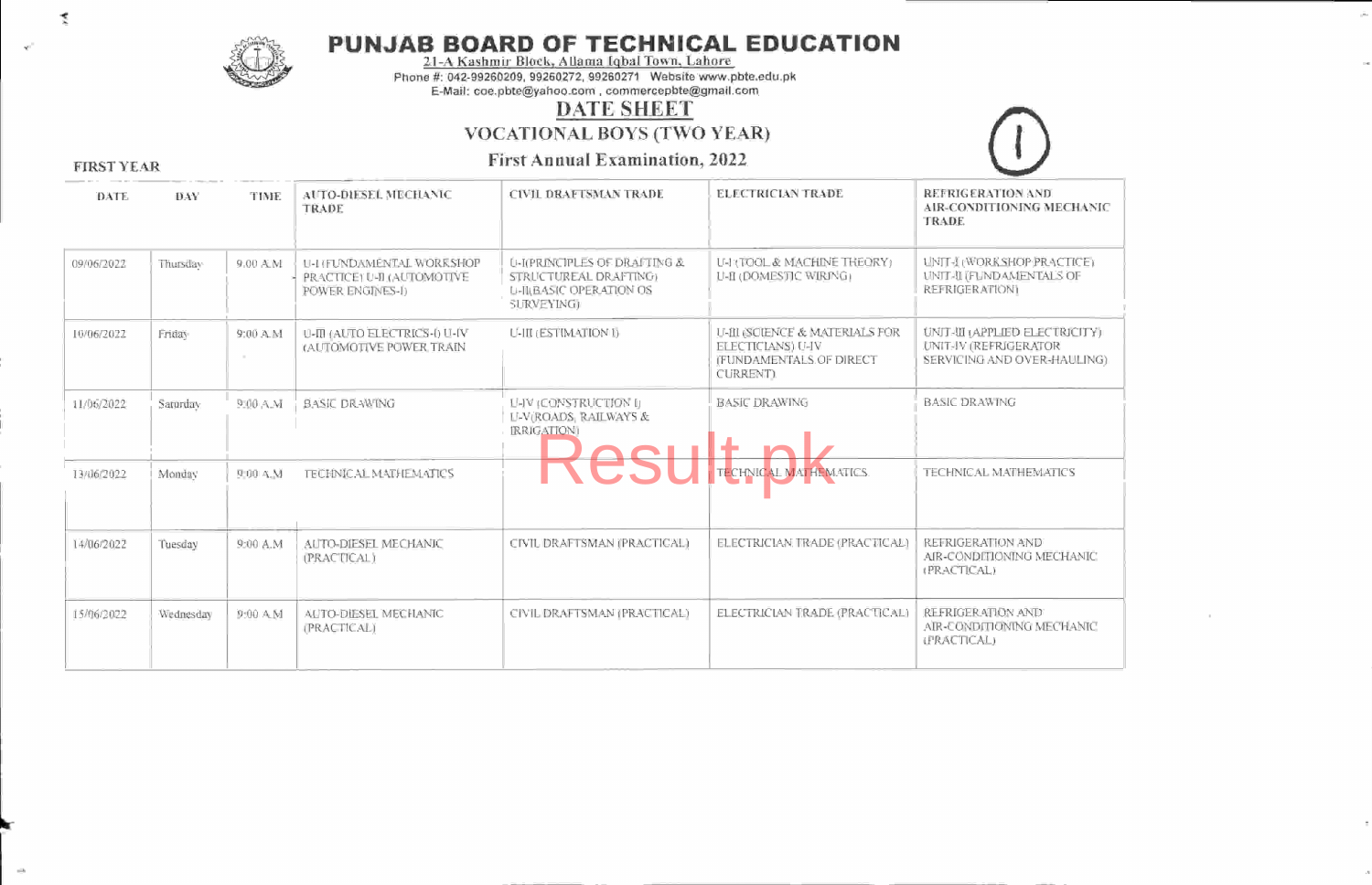!

×.

FIRSTYEAR

| FIRST YEAR |            |                     |                                                   |                                                      |                                                     |                                                         |
|------------|------------|---------------------|---------------------------------------------------|------------------------------------------------------|-----------------------------------------------------|---------------------------------------------------------|
| DATE       | <b>DAY</b> | <b>TIME</b>         | <b>GENERAL FITTER TRADE</b>                       | MACHINIST TRADE                                      | MECHANICAL DRAFTSMAN<br>TRADE                       | <b>RADIO &amp; TELEVISION</b><br><b>SERVICING TRADE</b> |
| 09/06/2022 | Thursday   | 9.00 A.M            | UNIT   & II                                       | U-1 (BENCH WORK) U-II<br>(MEASURING TOOLS)           | UNIT-II (STRENGTH OF<br><b>MATERIALS IJ</b>         | <b>L-HACUUM TUBE CIRCUITS1</b>                          |
| 10/06/2022 | Friday     | 9:00 A.M            | <b>UNIT III &amp; IV</b>                          | U-III (MACHINE TOOLS)<br><b>U-IVIMETAL JOINTING)</b> | U-III (MACHINE TOOLS I)<br>U-IV(MACHINE ELEMENTS II | <b>U-II (RADIO RECEIVER CIRCUITS)</b>                   |
| 11/06/2022 | Saturday   | 9:00 A.M.           | <b>BASIC DRAWING</b>                              | <b>BASIC DRAWING</b>                                 | UNIT-I ITECHNICAL DRAWING IT                        | <b>BASIC DRAWING</b>                                    |
| 13/06/2022 | Monday     | 9:00 A M            |                                                   | TECHNICAL MATHEMATICS                                |                                                     | TECHNICAL MATHEMATICS                                   |
| 14/06/2022 | Tuesday    | 9:00 A.M            | <b>GENERAL FIITER TRADE</b><br><b>(PRACTICAL)</b> | MACHINISTS TRADE (PRACTICAL)                         | MECHANICAL DRAFTSMAN<br>(PRACTICAL)                 | RADIO & TELEVISION SERVICING<br>TRADE (PRACTICAL)       |
| 15/06/2022 | Wednesday  | $+9.00 \text{ A M}$ | <b>GENERAL FITTER TRADE</b><br><b>PRACTICALT</b>  | MACHINISTS TRADE (PRACTICAL)                         | MECHANICAL DRAFTSMAN<br>(PRACTICAL)                 | RADIO & TELEVISION SERVICING<br>TRADE (PRACTICAL)       |
|            |            |                     |                                                   |                                                      |                                                     |                                                         |

Ò (MUHAMMAI) (MUHAMMAD MUNAWAR HOSSAIN)<br>
CONTROLLER OF EXAMINATIONS<br>
PUNJAB BOARD OF TECHNICAL EDUCATION<br>
LAHORE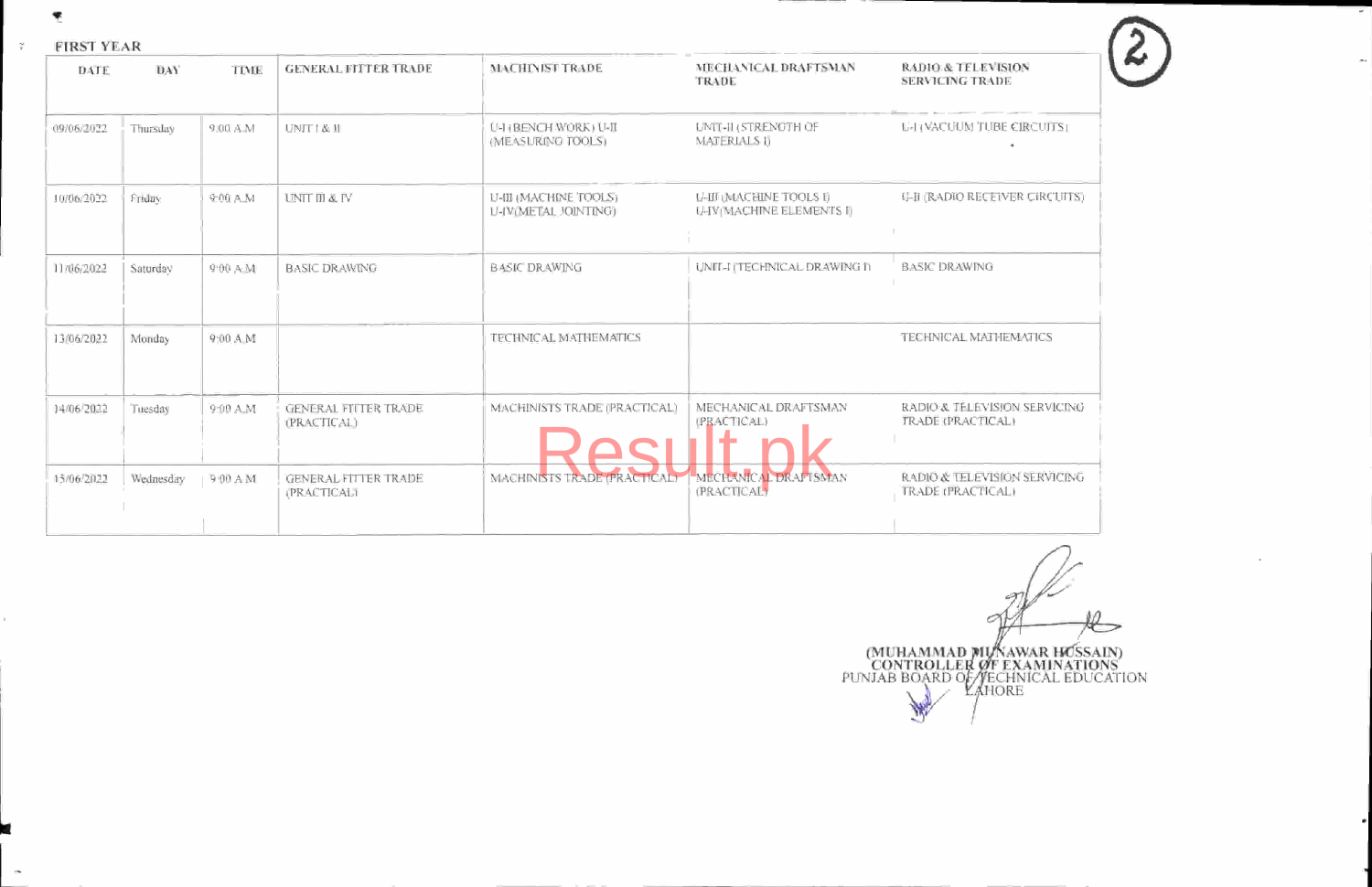

PUNJAB BOARD OF TECHNICAL EDUCATION<br>21-A Kashmir Block, Allama Iqbal Town, Lahore

Phone #: 042-99260209, 99260272, 99260271 Website www.pbte.edu.pk

E-Mail: coe.pbte@yahoo.com, commercepbte@gmail'com

## DATE SHEET

vocATIoNAL BOYS (TWO YEAR)

### First Annual Examination, <sup>2022</sup> SECOND YEAR

| <b>DATE</b> | DAY:     | TIME      | <b>AUTO-DIESEL MECHANIC TRADE</b>                                                    | <b>CIVIL DRAFTSMAN TRADE</b>                                                                                                 | <b>ELECTRICIAN TRADE</b>                                                                                  | <b>GENERAL FITTER TRADE</b>                  |
|-------------|----------|-----------|--------------------------------------------------------------------------------------|------------------------------------------------------------------------------------------------------------------------------|-----------------------------------------------------------------------------------------------------------|----------------------------------------------|
| 09/06/2022  | Thursday | 1:30 P.M  | U-V (AUTOMOTIVE<br>ENGINES-II)U-VI(AUTO ELECTICS-II)                                 | LI-VI(ARCHITECTURAL DRAFTING.<br>TRACING & BLUE PRINTING &<br>ELECTRICAL INSTALLATION IN<br>BUILDING) U-VII(CONSTRUCTION II) | U-V(FUNDAMENTALS OF<br>ALTERNATING CURNENT)                                                               | <b>UNITY &amp; VI</b>                        |
| 10/06/2022  | Friday   | 2:30 P.M  | U-VII (DIESEL ENGINE REPAIR &<br>MAINTENANCE)                                        | U-VIII (ESTIMATION II) U-IX<br>(REPORT WRITING)                                                                              | U-VI (INDUSTRIAL WIRING) Ú-VII<br>(SIMPLE ELECTRONICS AND<br><b>ELECTRICAL COMMUNICATION)</b>             | <b>UNIT VII &amp; VIII</b>                   |
| 11/06/2022  | Saturday | 1:30 P.M  | U-VIII(SUSPENSION, STEERING &<br><b>BRAKES: U-IX(AUTOMOTIVE</b><br>TROUBLE SHOOTING) | <b>U-X (APPLIED MECHANICS &amp;</b><br>STRENGTH OF MATERIAL) H-XII-<br>REINFORCED CEMENT CONCRETE)                           | U-VIII(ELECTRICAL MACHINES)<br>U-IX (RECONDITIONING OF<br><b>ELECTRICAL MACHINES &amp;</b><br>APPLIANCES) | <b>UNIT IX</b>                               |
| 16/06/2022  | Thursday | 9:00 A.M. | AUTO-DIESEL MECHANIC<br>(PRACTICAL)                                                  | CIVIL DRAFTSMAN TRADE<br>(PRACTICAL)                                                                                         | <b>ELECTRICIAN TRADE-II</b><br>(PRACTICAL)                                                                | <b>GENERAL FITTER TRADE</b><br>II(PRACTICAL) |
| 17/06/2022  | Friday   | 9.00 A.M  | AUTO-DIESEL MECHANIC<br>(FRACTICAL)                                                  | CIVIL DRAFTSMAN TRADE<br>(PRACTICAL).                                                                                        | <b>FLECTRICIAN TRADE-II</b><br>(PRACTICAL)                                                                | <b>GENERAL FITTER TRADE</b><br>B(PRACTICAL)  |